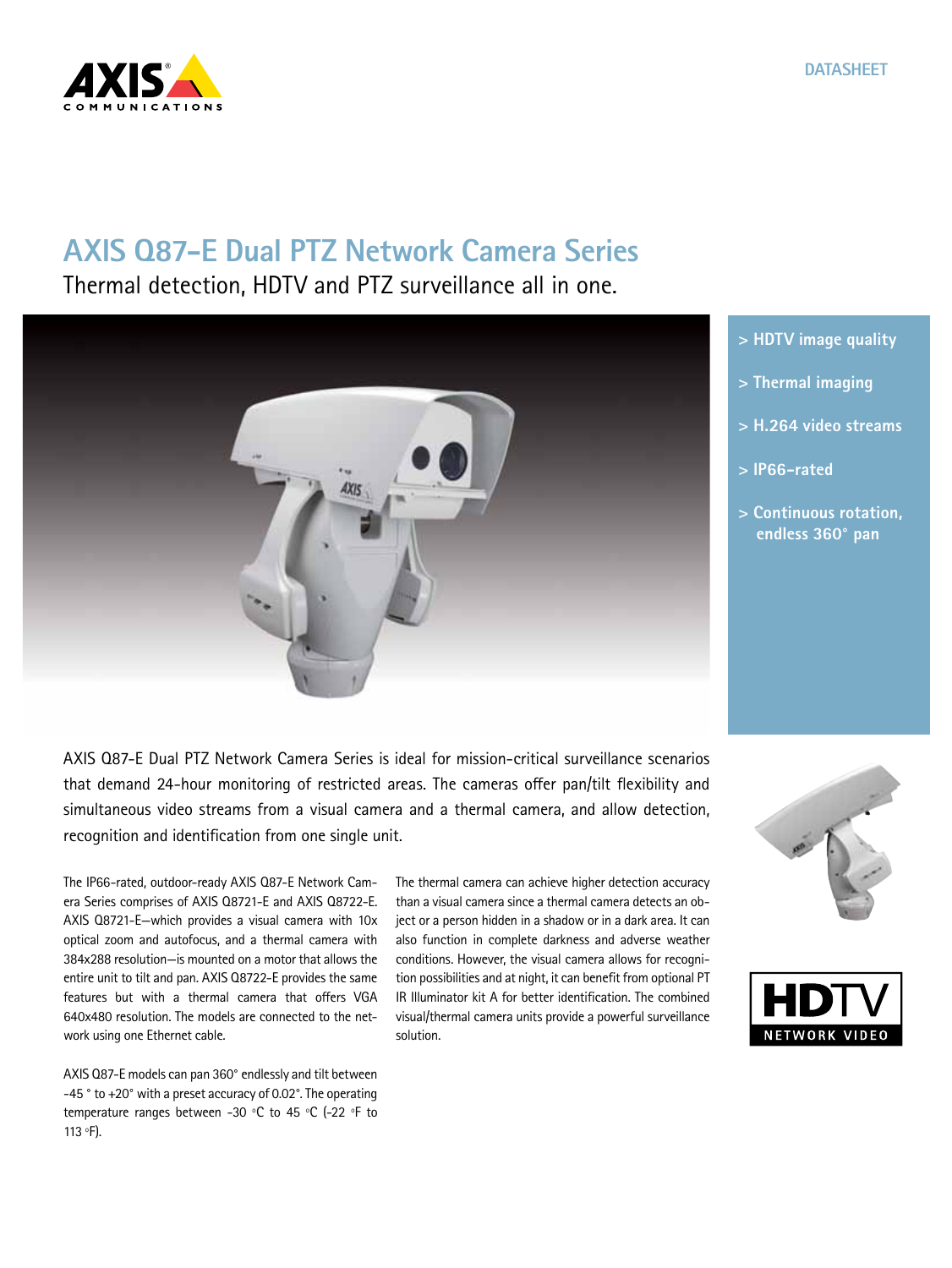# **Technical Specifications – AXIS Q87-E Dual PTZ Network Camera Series**

| Camera                                  |                                                                                                                                                                                                                                                                                                                                                                         |
|-----------------------------------------|-------------------------------------------------------------------------------------------------------------------------------------------------------------------------------------------------------------------------------------------------------------------------------------------------------------------------------------------------------------------------|
| Models                                  | AXIS Q8721-E 35 mm and AXIS Q8721-E 60 mm: include AXIS<br>Q1755 (visual camera) and AXIS Q1921 (thermal camera)<br>AXIS Q8722-E 35 mm and AXIS Q8722-E 60 mm: include AXIS<br>Q1755 (visual camera) and AXIS Q1922 (thermal camera)                                                                                                                                    |
| Image sensor                            | Visual camera: 1/3" progressive scan CMOS 2 megapixel<br>Thermal camera: Uncooled micro bolometer 384x288 pixels<br>(AXIS Q8721-E) and 640x480 pixels (AXIS Q8722-E)                                                                                                                                                                                                    |
| Lens                                    | Visual camera: f=5.1 - 51 mm, F1.8 - 2.1, autofocus, automatic<br>day/night<br>Horizontal angle of view: 48.1° - 5.1°<br>M37x0.75 mounting thread for optional lens adaptor                                                                                                                                                                                             |
| <b>Detection range</b> See tables below |                                                                                                                                                                                                                                                                                                                                                                         |
| Sensitivity                             | Thermal camera: NETD < 100 mK                                                                                                                                                                                                                                                                                                                                           |
| Minimum<br>Illumination                 | Visual camera: Color: 2 lux at 30 IRE, F1.8<br>B/W: 0.2 lux at 30 IRE, F1.8                                                                                                                                                                                                                                                                                             |
| <b>Shutter time</b>                     | Visual camera: 1/10000 s to 1/2 s                                                                                                                                                                                                                                                                                                                                       |
| Zoom                                    | Visual camera: 10x optical and 12x digital, total 120x                                                                                                                                                                                                                                                                                                                  |
| <b>Video</b>                            |                                                                                                                                                                                                                                                                                                                                                                         |
| Video<br>compression                    | H.264 (MPEG-4 Part 10/AVC)<br><b>Motion JPEG</b>                                                                                                                                                                                                                                                                                                                        |
| <b>Resolutions</b>                      | AXIS Q8721-E: Visual camera with HDTV 1080i 1920x1080, HDTV<br>720p 1280x720; and Thermal camera with 384x288 sensor, image<br>can be scaled up to 768x576 and to standard VGA resolution<br>AXIS Q8722-E: Visual camera with HDTV 1080i 1920x1080, HDTV<br>720p 1280x720; and Thermal camera with 640x480 sensor, image<br>can be scaled up to 800x600 (D1) resolution |
| Frame rate                              | Visual camera: 30/25 fps in all resolutions and video compression<br>Thermal camera: Up to 30 fps within EU, Norway, Switzerland,<br>Canada, USA, Japan, Australia, New Zealand<br>Up to 8.3 fps in other countries*<br>*Frame rate above 9 fps may be subject to export control<br>regulations                                                                         |
|                                         | Video streaming Visual camera: Multiple, individually configurable streams in<br>H.264 and Motion JPEG<br>Thermal camera: At least 1 stream in H.264 and Motion JPEG:<br>simultaneous, individually configured streams in max. resolution<br>at 30 fps<br>Controllable frame rate and bandwidth<br>VBR/CBR H.264                                                        |
| Image settings                          | Visual camera: Compression, brightness, sharpness, white balance,<br>exposure control, backlight compensation, rotation, mirroring of<br>images, text and image overlay, privacy mask<br>Thermal camera: Compression, brightness, exposure control,<br>rotation, mirroring of images, text and image overlay, privacy<br>mask, multiple palettes                        |
| <b>Network</b>                          |                                                                                                                                                                                                                                                                                                                                                                         |
| Security                                | Password protection, IP address filtering, HTTPS encryption**,<br>IEEE 802.1X network access control**, digest authentication,<br>user access log                                                                                                                                                                                                                       |
| Supported<br>protocols                  | IPv4/v6, HTTP, HTTPS**, QoS Layer 3 DiffServ, FTP, CIFS/SMB,<br>SMTP, Bonjour, UPnP™, SNMPv1/v2c/v3(MIB-II), DNS, DynDNS,<br>NTP, RTSP, RTP, TCP, UDP, IGMP, RTCP, ICMP, DHCP, ARP, SOCKS                                                                                                                                                                               |
| <b>System integration</b>               |                                                                                                                                                                                                                                                                                                                                                                         |

*\*\*This product includes software developed by the OpenSSL. Project for use in the OpenSSL Toolkit. (www.openssl.org)*

| Application<br>Programming<br>Interface | Open API for software integration, including VAPIX® and<br>AXIS Camera Application Platform Axis Communications,<br>available at www.axis.com<br>Interface specifications available at www.axis.com                                                                                                                                                                                                                                                                     |  |  |  |
|-----------------------------------------|-------------------------------------------------------------------------------------------------------------------------------------------------------------------------------------------------------------------------------------------------------------------------------------------------------------------------------------------------------------------------------------------------------------------------------------------------------------------------|--|--|--|
|                                         | Intelligent video Video motion detection, active tampering alarm,<br>Support for AXIS Camera Application Platform<br>Visual camera: Gatekeeper                                                                                                                                                                                                                                                                                                                          |  |  |  |
| <b>Event triggers</b>                   | Intelligent video and external input                                                                                                                                                                                                                                                                                                                                                                                                                                    |  |  |  |
| <b>Event actions</b>                    | File upload: FTP, HTTP, network share and email<br>Notification: email, HTTP and TCP<br>External output activation<br>Video recording to edge storage<br>Pre- and post-alarm video buffering                                                                                                                                                                                                                                                                            |  |  |  |
| Data Streaming                          | Event data                                                                                                                                                                                                                                                                                                                                                                                                                                                              |  |  |  |
| General                                 |                                                                                                                                                                                                                                                                                                                                                                                                                                                                         |  |  |  |
| Casing                                  | Aluminum casing, sunshield ABS PMMA<br>IP66-rated<br><b>Color: RAL 9002</b>                                                                                                                                                                                                                                                                                                                                                                                             |  |  |  |
| Memory                                  | Visual camera: 256 MB RAM, 128 MB Flash<br>Thermal camera: 128 MB RAM, 128 MB Flash                                                                                                                                                                                                                                                                                                                                                                                     |  |  |  |
| Pan/Tilt                                | Pan: 360° endless, $0.1^{\circ}$ – 20°/s<br>Tilt: -45° to +20°, 0.1° - 20°/s                                                                                                                                                                                                                                                                                                                                                                                            |  |  |  |
| Protocol                                | Pelco D                                                                                                                                                                                                                                                                                                                                                                                                                                                                 |  |  |  |
| Preset accuracy 0.02°                   |                                                                                                                                                                                                                                                                                                                                                                                                                                                                         |  |  |  |
| Power                                   | AXIS Q87-E: 24 V AC 50/60 Hz, 200 W provided by power supply<br>(sold separately) 230/120 V AC 50/60 Hz with built-in day/night<br>sensor                                                                                                                                                                                                                                                                                                                               |  |  |  |
| Edge storage                            | SD/SDHC/SDXC slot supporting memory cards up to 64 GB (card<br>not included)<br>Support for recording to network share (network-attached storage<br>or file server)                                                                                                                                                                                                                                                                                                     |  |  |  |
| Environment                             | Indoor/outdoor                                                                                                                                                                                                                                                                                                                                                                                                                                                          |  |  |  |
| Operating<br>conditions                 | -30 °C to 45 °C (-22 °F to 113 °F)<br>Humidity 10 - 100% RH (condensing)                                                                                                                                                                                                                                                                                                                                                                                                |  |  |  |
| <b>Approvals</b>                        | EN 55022 Class A, EN 55024, EN 61000-6-1, EN 61000-6-2,<br>FCC Part 15 Subpart B Class A, ICES-003 Class A,<br>C-tick AS/NZS CISPR 22, EN 61000-3-2, EN 61000-3-3,<br>EN 60950-1, EN 60950-22, IEC/EN 60529 IP66<br>Power supply (sold separately): EN 55022 Class A, EN 55024, EN<br>61000-6-1, EN 61000-6-2,<br>FCC Part 15 Subpart B Class A, ICES-003 Class A,<br>C-tick AS/NZS CISPR 22, EN 61000-3-2, EN 61000-3-3,<br>EN 60950-1, EN 60950-22, IEC/EN 60529 IP66 |  |  |  |
| Weight                                  | AXIS Q87-E: 28.5 kg (63 lb.) (IR LED excluded)                                                                                                                                                                                                                                                                                                                                                                                                                          |  |  |  |
| Included<br>accessories                 | Installation Guides, Installation and Management Software CD,<br>Windows decoder 1-user license                                                                                                                                                                                                                                                                                                                                                                         |  |  |  |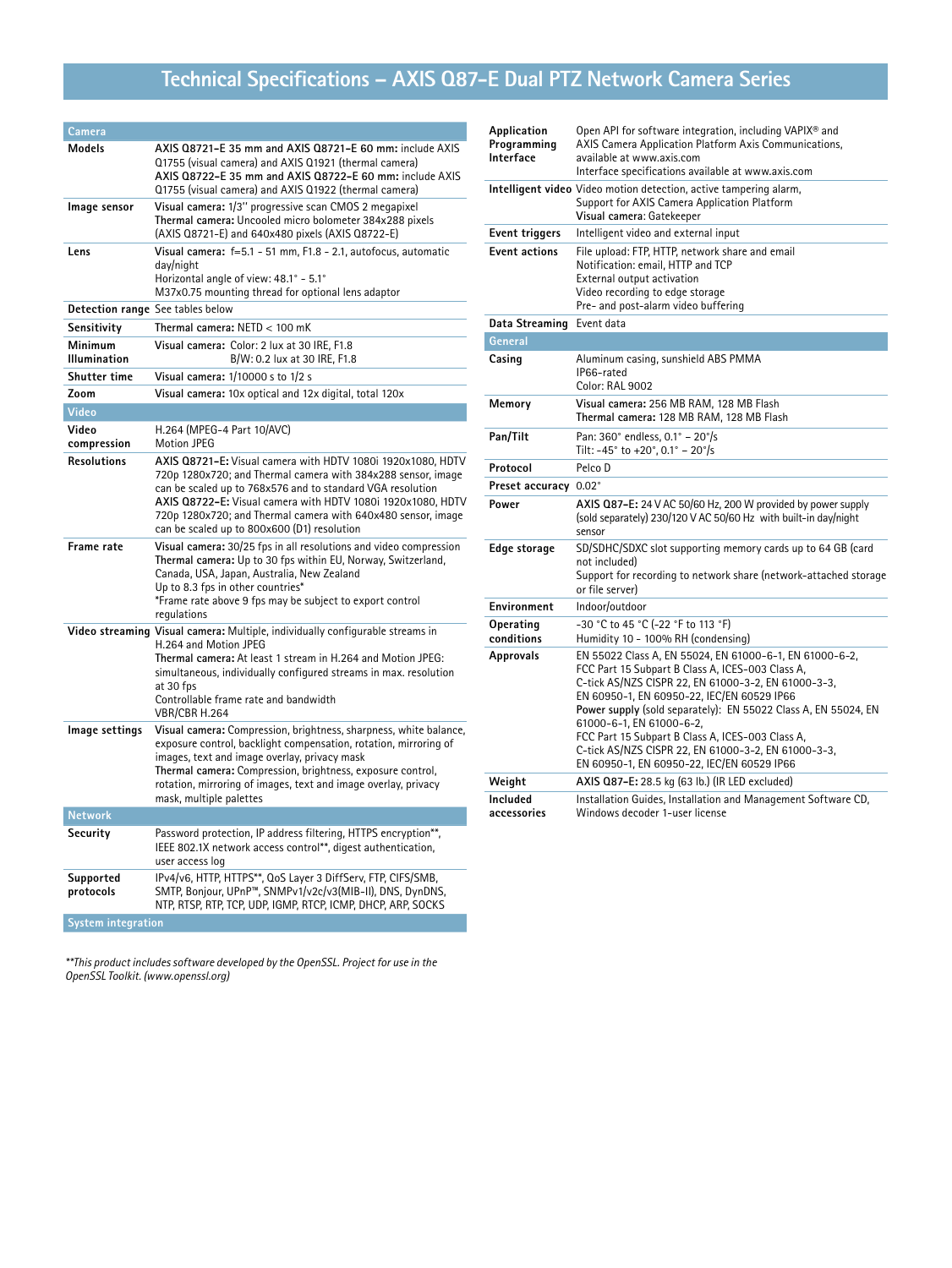#### **Wide range coverage for AXIS Q1921**

|                                     | Focal length | Viewing angle |        | Human: $1.8 \times 0.5$ m<br>Critical dimension: 0.75 m |        | Vehicle: $1.4 \times 4.0$ m<br>Critical dimension: 2.3 m |
|-------------------------------------|--------------|---------------|--------|---------------------------------------------------------|--------|----------------------------------------------------------|
|                                     |              |               |        |                                                         |        |                                                          |
|                                     | mm           | Horizontal    | meters | л<br>yards                                              | meters | yards                                                    |
| <b>Detection</b>                    |              |               |        |                                                         |        |                                                          |
| An observer can see an object 1.5   | 35           | $16^{\circ}$  | 700    | 766                                                     | 2200   | 2405                                                     |
| pixels on target                    | 60           | $9^{\circ}$   | 1200   | 1312                                                    | 3700   | 4046                                                     |
| Recognition                         |              |               |        |                                                         |        |                                                          |
| An observer can distinguish an      | 35           | $16^{\circ}$  | 175    | 191                                                     | 550    | 601                                                      |
| object 6 pixels on target           | 60           | $9^{\circ}$   | 300    | 328                                                     | 920    | 1006                                                     |
| <b>Identification</b>               |              |               |        |                                                         |        |                                                          |
| An observer can distinguish a       | 35           | $16^{\circ}$  | 90     | 98                                                      | 270    | 295                                                      |
| specific object 12 pixels on target | 60           | $9^{\circ}$   | 150    | 164                                                     | 460    | 503                                                      |

Calculated with Johnson's criteria. The ranges vary in different weather conditions. Visit www.axis.com for more information.

### **Wide range coverage for AXIS Q1922**

|                                     | Focal length   | Viewing angle | Human: $1.8 \times 0.5$ m<br>Critical dimension: 0.75 m |       | Vehicle: $1.4 \times 4.0$ m<br>Critical dimension: 2.3 m |       |
|-------------------------------------|----------------|---------------|---------------------------------------------------------|-------|----------------------------------------------------------|-------|
|                                     |                |               |                                                         | л     |                                                          |       |
|                                     | m <sub>m</sub> | Horizontal    | meters                                                  | vards | meters                                                   | yards |
| <b>Detection</b>                    |                |               |                                                         |       |                                                          |       |
| An observer can see an object 1.5   | 35             | $18^\circ$    | 1050                                                    | 1148  | 3200                                                     | 3500  |
| pixels on target                    | 60             | $10^{\circ}$  | 1800                                                    | 1970  | 5500                                                     | 6015  |
| Recognition                         |                |               |                                                         |       |                                                          |       |
| An observer can distinguish an      | 35             | $18^\circ$    | 260                                                     | 284   | 800                                                      | 875   |
| object 6 pixels on target           | 60             | $10^{\circ}$  | 440                                                     | 481   | 1350                                                     | 1476  |
| <b>Identification</b>               |                |               |                                                         |       |                                                          |       |
| An observer can distinguish a       | 35             | $18^{\circ}$  | 130                                                     | 142   | 400                                                      | 437   |
| specific object 12 pixels on target | 60             | $10^{\circ}$  | 220                                                     | 240   | 680                                                      | 744   |

Calculated with Johnson's criteria. The ranges vary in different weather conditions. Visit www.axis.com for more information.

#### **Technical Specifications – PT IR Illuminator kit A (sold separately)**

| General               |                                                                                           |
|-----------------------|-------------------------------------------------------------------------------------------|
| <b>Models</b>         | IR-LED 10° angle<br>IR-LED 50° angle                                                      |
| Supported<br>cameras  | AXIS 08721-E Dual PTZ Network Camera<br>AXIS 08722-E Dual PTZ Network Camera              |
| Power                 | 12-24 V AC/DC, 35 W<br>Cable length 70 cm (2.3 ft.)                                       |
| <b>Type</b>           | 850 nm semi-covert                                                                        |
| Environment           | IP66-rated                                                                                |
| Control<br>technology | Power level, photocell sensitivity, telemetry link for remote<br>activation (if required) |
| Angle                 | $10^{\circ}$ to $50^{\circ}$                                                              |

| <b>Distance</b>                    | IR-LED 10°: 100 m (328 ft.)<br>IR-LED 50°: 50 m (164 ft.)                                                                                                                                                     |
|------------------------------------|---------------------------------------------------------------------------------------------------------------------------------------------------------------------------------------------------------------|
| Operating<br>conditions            | -50 °C to 50 °C (-58 °F to 122 °F)                                                                                                                                                                            |
| <b>Approvals</b>                   | EN 62471 (risk group 1), EN 55022 Class A, EN 55024,<br>EN 61000-6-1, EN 61000-6-2, FCC Part 15 Subpart B Class A,<br>ICES-003 Class A, C-tick AS/NZS CISPR 22, EN 60950-1,<br>EN 60950-22, IEC/EN 60529 IP66 |
| Weight per unit $1.4$ kg (3.1 lb.) |                                                                                                                                                                                                               |
| Included<br>accessories            | U-bracket, in-built adjustable photocell                                                                                                                                                                      |
| <b>Dimensions</b>                  | $180 \times 135 \times 67$ mm $(7" \times 5.2" \times 2.6")$                                                                                                                                                  |

**More information is available at www.axis.com**